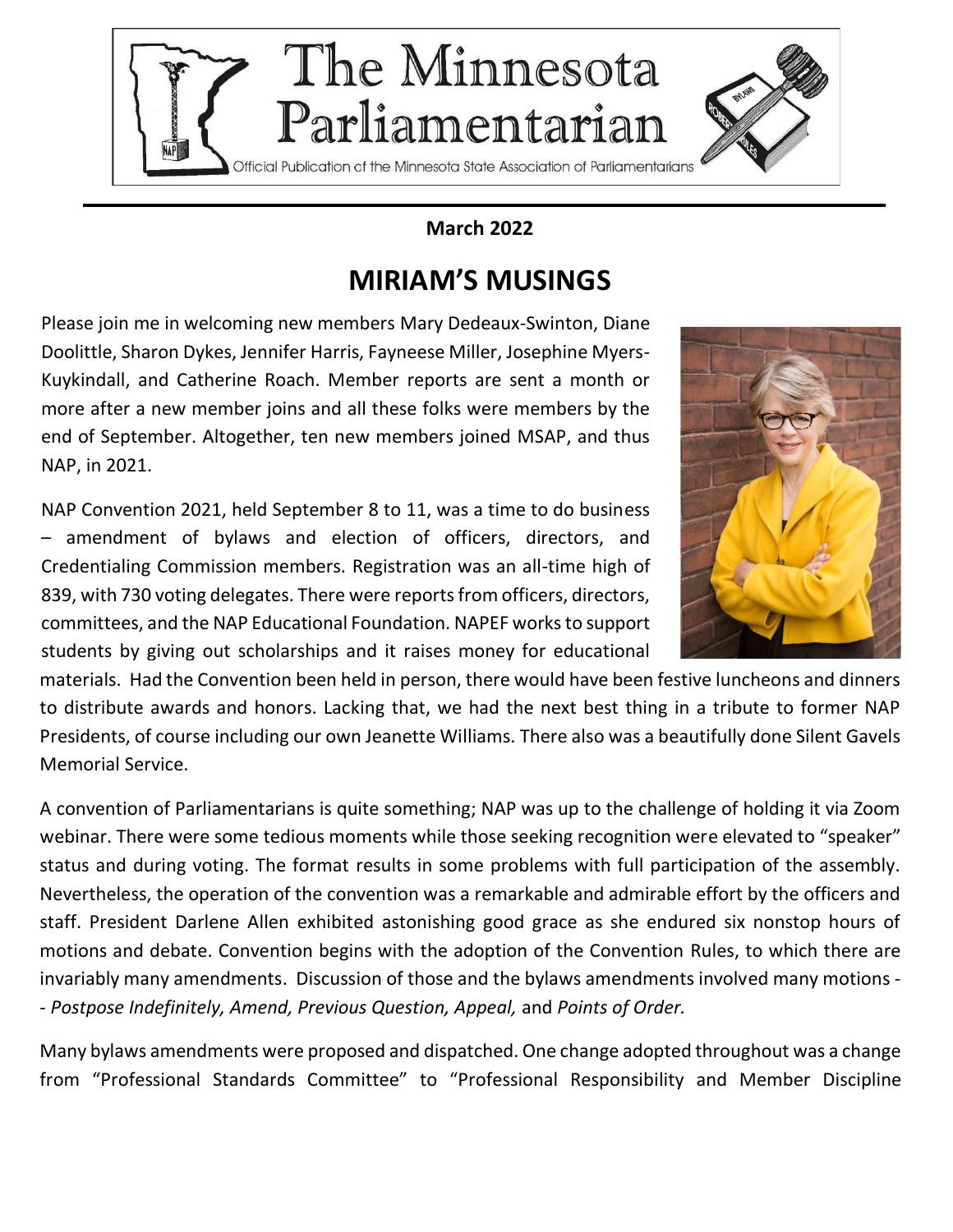Committee", to better reflect the functions of this committee. Bylaws can be found here: https://www.parliamentarians.org/wp-content/uploads/2021/10/NAP-Bylaws-2021-FINAL.pdf. They also can be found on the website (under Documents on the far right side): Documents >> Governing Documents >> Bylaws 2021. I urge you to give a look to the documents available on the website, for example, the NAP Book of Reports (2021) under Documents>>Archive Documents.

Our annual seminar on January 29 was a smashing success with 50 participants; look for a report in this newsletter from the Seminar Chair, Lucy Johnson.

Miriam Simmons, PRP President

# Vice President

Greetings fellow members of the Minnesota State Association of Parliamentarians! Whether you are a newer member or have been a member for decades, we appreciate your membership and support.

Perhaps our primary purpose is to teach parliamentary procedure. We do that not only for our own knowledge but also for the public. Our recent online seminar on parliamentary procedure was a success with over 40 participants. We actually made a profit from the seminar which will help us be able to fund future training. Holding such educational opportunities can also assist us in growing our membership.

If you joined MSAP because of our recent seminar or other recent outreach, I offer a special welcome to you. I hope you check out one or both of our local groups, Northern Lights Parliamentarians and the Saint Paul Unit.

David Staehlin Vice President

# Convention Committee

Our annual convention approaches and is scheduled for April 23rd. I hope you join us as we take care of business including electing officers. Exercise your right as a member to vote for the leaders of your state association.

We'll also have an educational session that you won't want to miss. Look for information on the Convention in this edition of the *Minnesota Parliamentarian*.

David Staehlin Chairman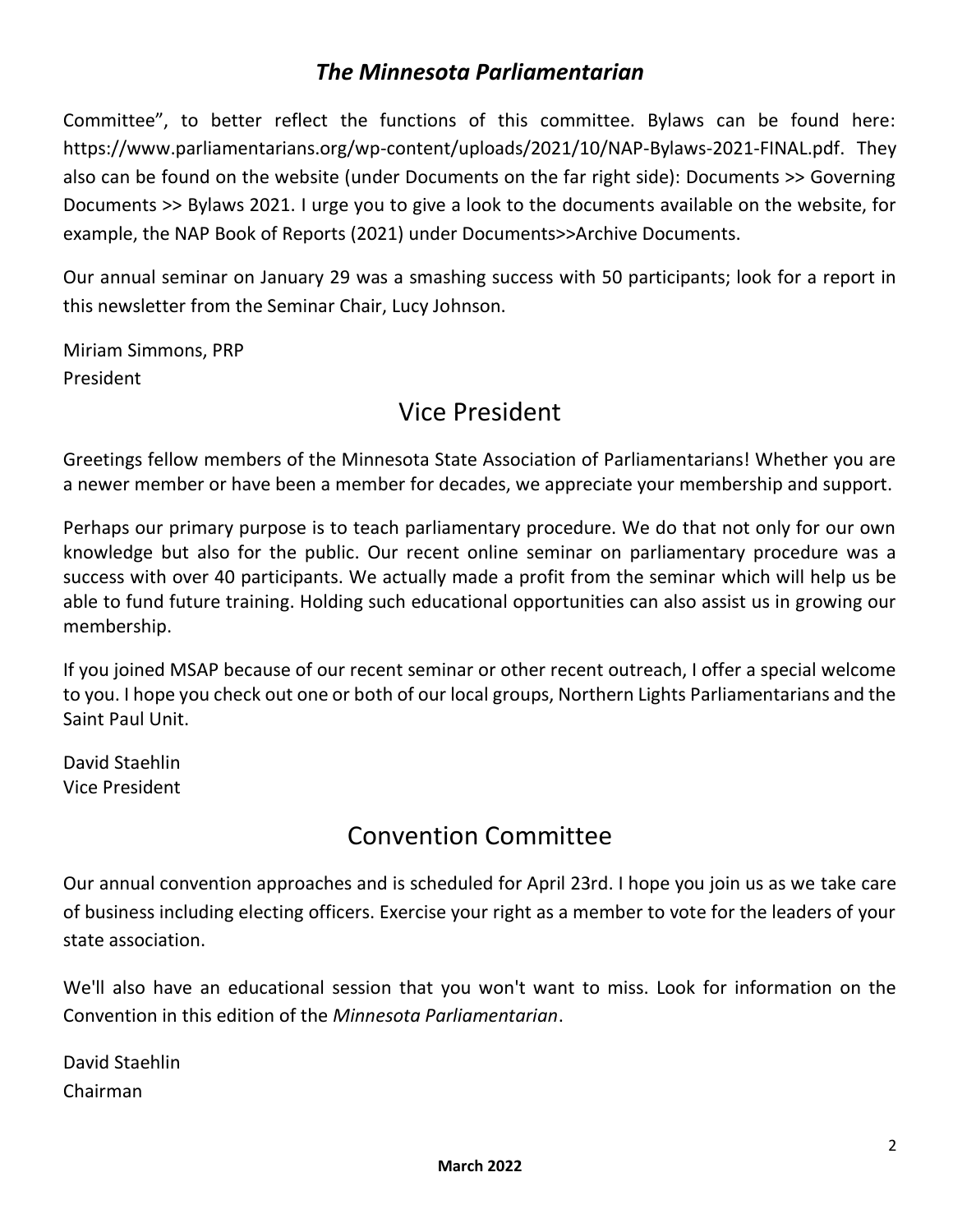## **Call to Convention**

The Minnesota State Association of Parliamentarians will meet in convention at VFW 8752, 9260 East Point Douglas Drive South, Cottage Grove, MN on Saturday, April 23, 2022, at 9:00 a.m. for the purpose of electing officers, hearing reports and conducting business that pertains to the organization. All MSAP members are welcome to attend and will obtain voting delegate status upon payment of the registration fee. We also welcome unit members who haven't passed the NAP Membership Examination yet and other visitors.

Miriam Simmons, PRP President

# Nominating Committee

The following individuals have consented to be candidates for the offices of MSAP for 2022-2023:

President – Miriam Simmons, PRP

Vice President – David Staehlin

Secretary – Robert Vokes

Treasurer – Josh Martin, PRP is just completing the first year of a two-year term

The following individuals have consented to be candidates for the 2022- 2023 MSAP Nominating Committee:

Lucy Johnson, PRP

Michael Orr, RP

Pat Reymann, PRP

Submitted by the 2021-2022 Nominating Committee

Darleen Harens, PRP, Chairman Ginny Altman, PRP Bev Kennedy, RP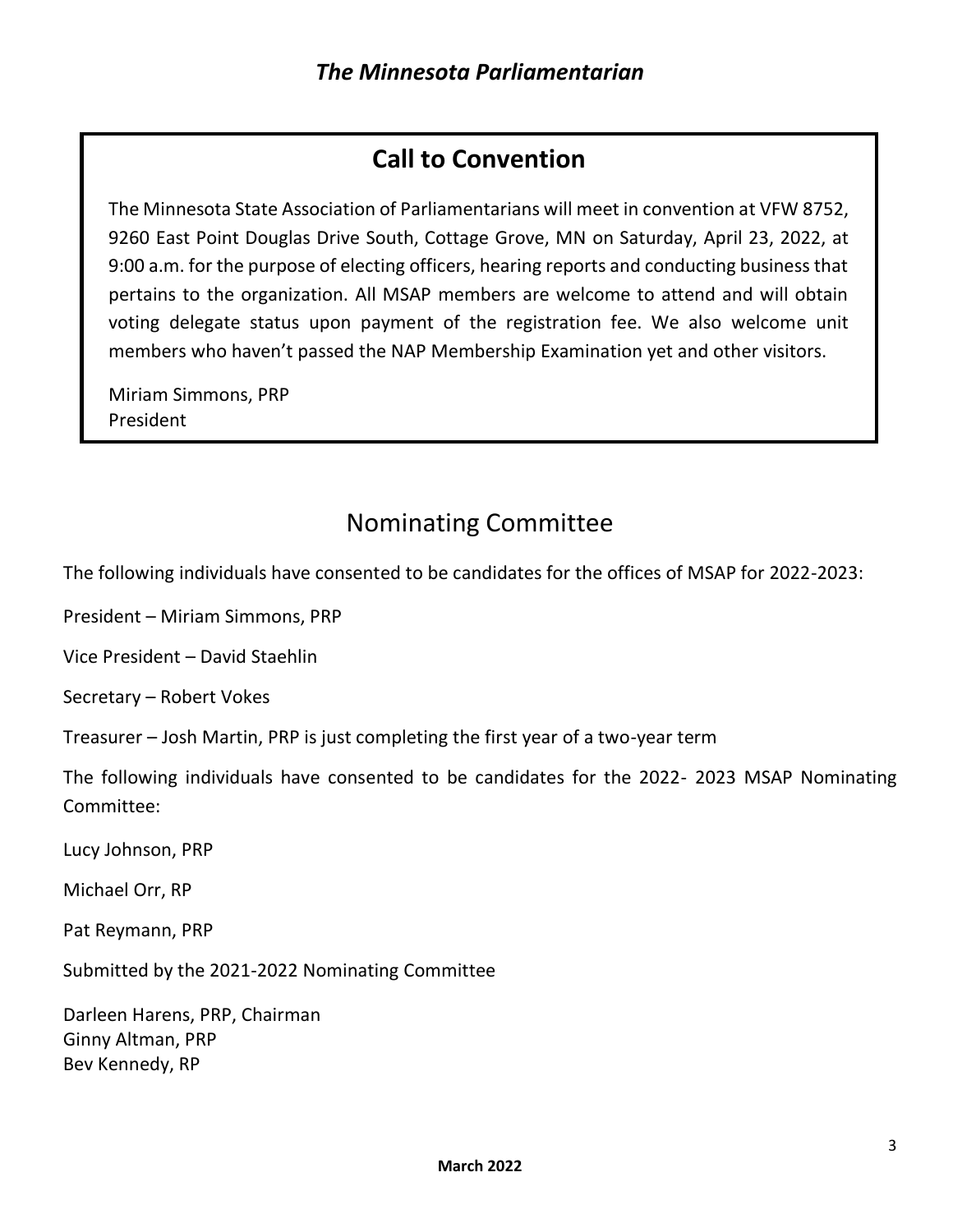## **C O N V E N T I O N R E G I S T R A T I O N**

## **Saturday, April 23, 2022**

# **VFW Post 8752 9260 E Point Douglas Rd Cottage Grove, MN 55016**

- **8:30 a.m. Registration and Continental Breakfast (Included)**
- **9:00 a.m. Convention Convenes**
- **12:00 noon Lunch (Included)**
- **3:00 p.m. Convention Ends, Meeting of New Board**

**Cost: \$45.00 by April 15th \$55.00 postmarked after April 15th or at the door**

# **Education Session by District 5 Director Kevin Dahlman, PRP**

**-------------------------------------------------------------------------------------------------------------**

**Please mail this form with your check made out to MSAP to:**

#### **Josh Martin**

#### **4403 Harriet Avenue, Minneapolis, MN 55419**

| Name:           |                               |            |            |                |                                |
|-----------------|-------------------------------|------------|------------|----------------|--------------------------------|
| <b>Address:</b> |                               |            |            |                |                                |
| <b>Phone:</b>   |                               |            | E-mail:    |                |                                |
| Unit:           | $\square$ MAL                 | $\Box$ NLP | $\Box$ SPU | $\Box$ On-Line | <b>Visitor</b><br>$\mathbf{L}$ |
|                 | <b>Special food requests:</b> |            |            |                |                                |

Please note: requests for refunds are not guaranteed and will be considered on an individual basis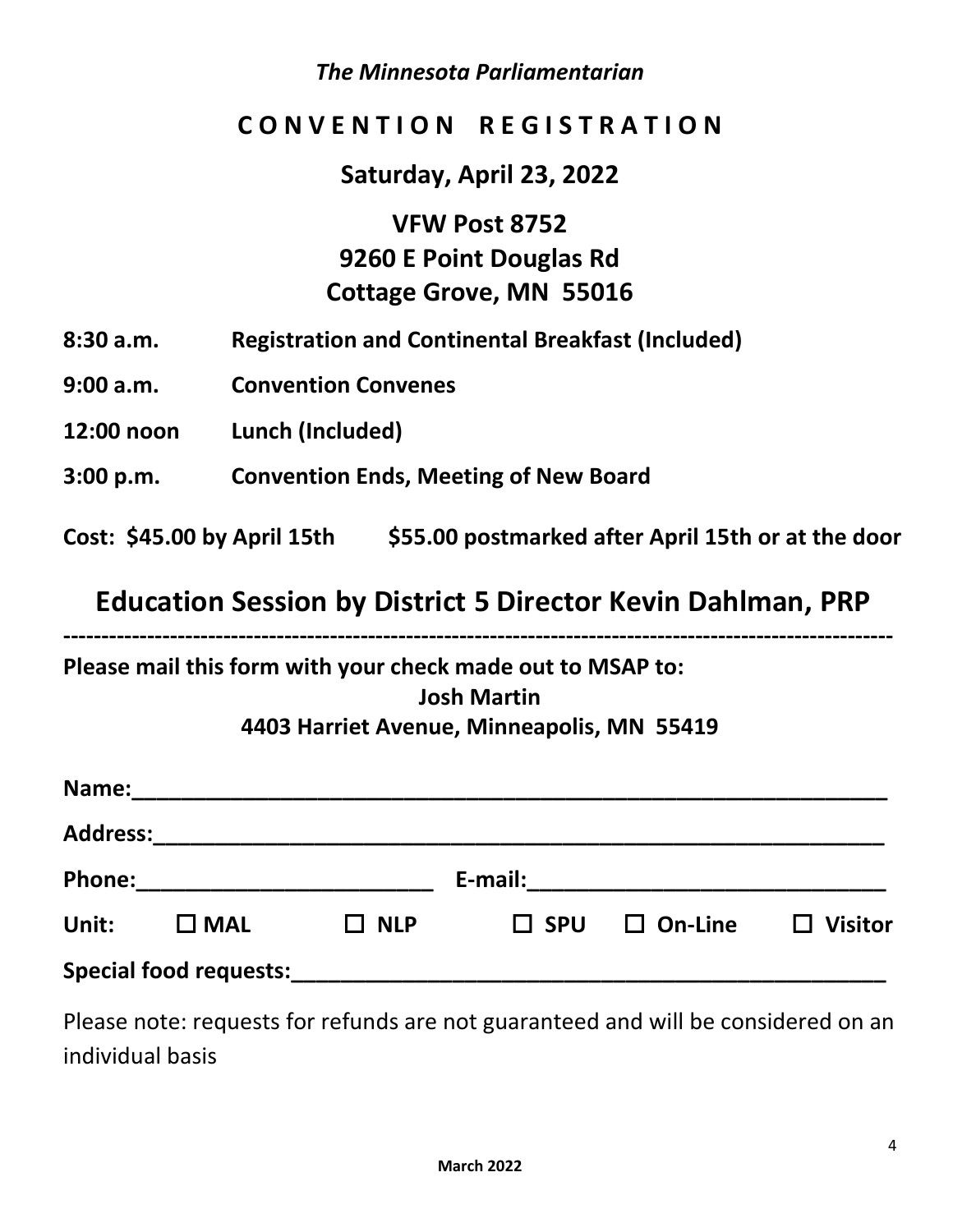# Annual Seminar

The MSAP Annual Seminar was held via Zoom on Saturday, January 29, 2022. The title was "Meetings Without Misery". Presenters and their topics included: *Efficient, Effective, and Elegant* by Jan Strand, PRP-R; *Short and Sweet* by Josh Martin, PRP; *Avoiding Board-dom: Committees* by Miriam Simmons, Ph.D., PRP; and *Parliamentary Myths* by Kevin Wendt, PRP*.* Although Pat Reymann, PRP, was unable to present

| Income<br>40 paid registrations $\omega$ \$15            | \$600.00                    |
|----------------------------------------------------------|-----------------------------|
| <b>Expenses</b><br>Eventbrite<br><b>Faculty stipends</b> | 58.80<br>500.00<br>\$558.80 |
| <b>Income minus Expenses</b>                             | 41.20<br>S.                 |

*How to Avoid Motion Sickness*, her presentation was sent to the committee and incorporated into the other talks.

There were 51 registrants – from all over the country. Forty-six attended at least three of the talks. Two new MSAP members attended free of charge. Eventbrite was used for registration and worked well at fee collection and emails to registrants. The cost for the seminar was \$15. Gross receipts were \$600. Expenses included fees of \$58.80. Speakers were given a stipend, leaving an estimated profit of \$41.20. Twelve evaluations were received, all with favorable comments. The committee will review all of them with an eye toward future seminars.

Several people asked if the seminar would be recorded – some of these were attendees and others had scheduling conflicts. Initially there were no plans to record the seminar, but we tried it out for practice. Recording is easy. Editing is another story. Based on the number of inquiries, there appears to be a lot of interest in our topics. How best to edit the recording and where to put the results will be the subject of further discussion.

Lucy Johnson, PRP, Chairman Education Committee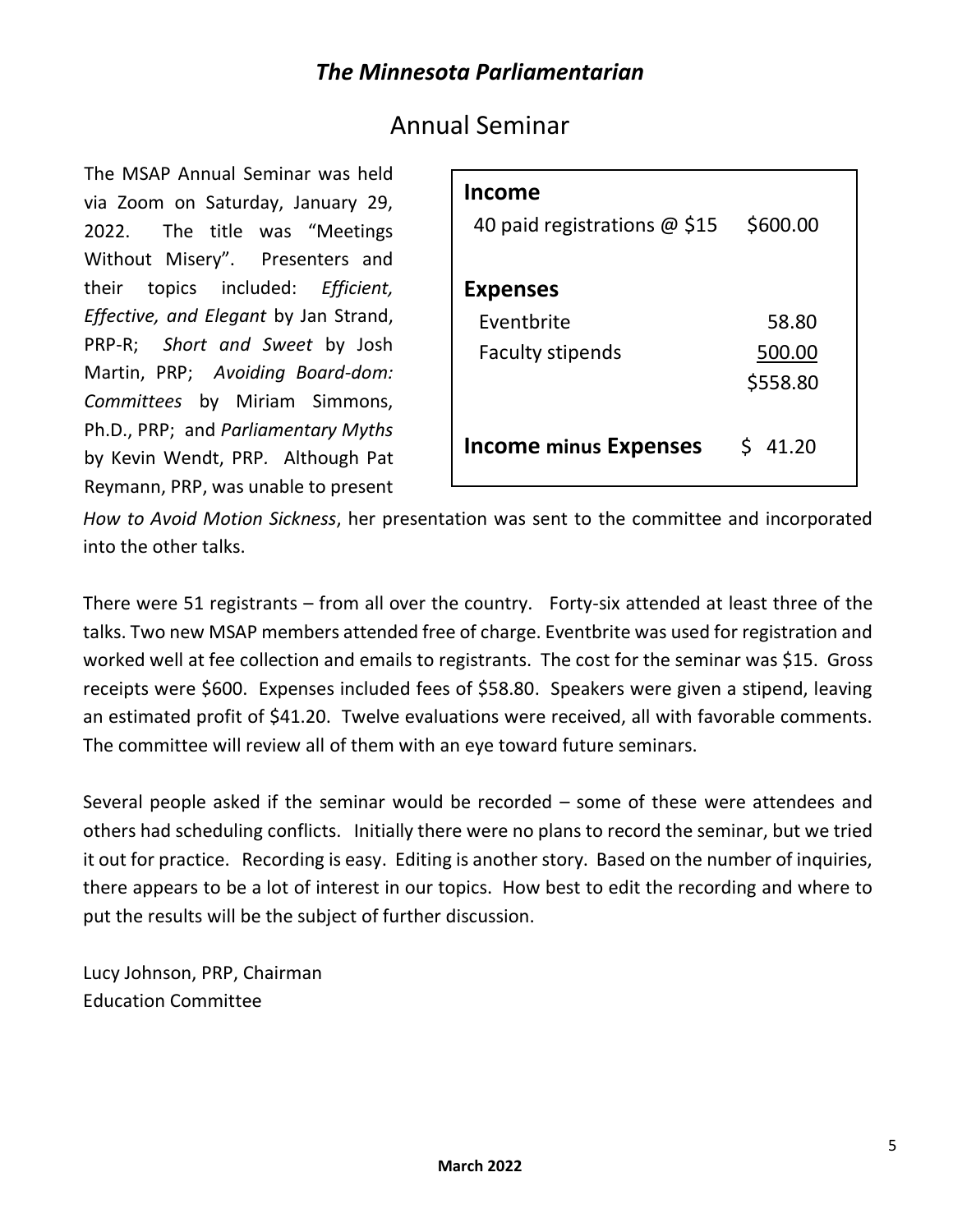# Bylaws and Standing Rules

MSAP Standing Rules state that the Standing Rules may be amended by the membership or the board of directors. However, if the board does the amending, it must notify the membership in the next issue of the *Minnesota Parliamentarian*.

Therefore, this article serves to notify the membership that the board of directors approved proposed amendments to Standing Rules 3.4, 3.5, and 3.8 as moved by the Bylaws and Standing Rules committee at the board meeting on January 27, 2022.

Standing Rule 3.4 (in part) now reads: The convention committee shall prepare a budget and make all arrangements for the annual convention subject to the approval of the board of directors.

Standing Rule 3.5 (in part) now reads: Based on interest, the education committee shall organize the following study opportunities:

Standing Rule 3.8 (in part) now reads: The seminars committee shall prepare a budget and make all arrangements for the fall seminar subject to the approval of the board of directors.

Gloria de [Meireles](https://connect.xfinity.com/appsuite/) Chairman

# Audit Committee

## 01 Dec 20 to 30 Nov 21

The account book, check book, payment vouchers, and bank statements from TCF/Huntington Bank are in agreement as presented and are accurate.

| Beginning Balance: 01 Dec 20 | \$3,511.35 |
|------------------------------|------------|
| Receipts                     | 786.51     |
| <b>Disbursements</b>         | 822.27     |
| Ending Balance: 30 Nov 21    | \$3,475.59 |

NOTE: The CDs are not listed in the audit as MSAP did not add funds or use any of the funds during this fiscal year. The audit only shows what is reflected on the monthly bank statements for the checking account.

Darleen A. Harens, PRP Chairman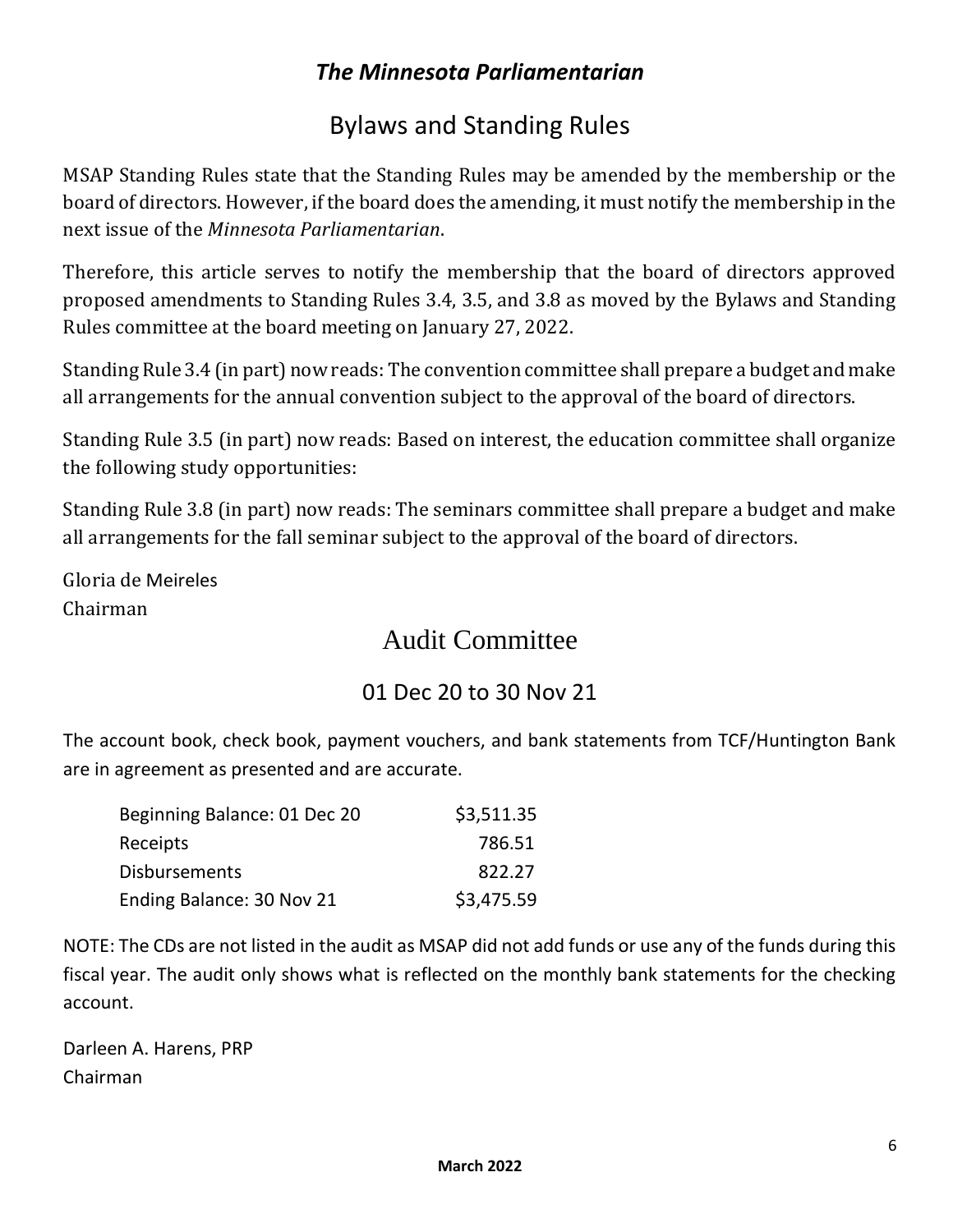# All By Myself

#### **When there is a motion, why is there a requirement for a second?**

RONR (12th ed.) 4:11 A second merely implies that the seconder agrees that the motion should *come before the meeting*….

RONR (12th ed.) 4:12 The requirement of a second is for the chair's guidance whether to state the question on the motion, thus placing it before the assembly. Its purpose is to prevent time from being consumed by the assembly's having to dispose of a motion that only one person wants to see introduced.

When we talk about parliamentary rules with non-parliamentarians, we often explain what a second is and why it is needed. There are several motions that require no second. **Why?** An easy first answer is that if a rule is being broken or a right is being violated, one person should be able to do something about it. What rights do we have as members of an assembly? Robert's Rules says this:

RONR (12th ed.) 1:4 A *member* of an assembly, in the parliamentary sense, as mentioned above, is a person entitled to full participation in its proceedings, that is, as explained in **3** and **4**, the right to *attend meetings,* to *make motions*, to *speak in debate*, and to *vote*. No member can be individually deprived of these basic rights of membership –or of any basic rights concomitant to them, such as the right to make nominations or to give previous notice of a motion—except through disciplinary proceedings.

The following motions do not require a second:

- *Call for the Orders of the Day* (every member's right to ask that the Agenda be followed) RONR (12th ed.) 18:1-11
- *Raise a Question of Privilege* (every member's right to fix something that is wrong) RONR (12th ed.) 19:1-17
- Raise a *Point of Ord*er (every member's right to make sure rules are followed) RONR (12th ed.) 23:1-21
- *Call for a Division of the Assembly* (every member's right to make sure a vote is properly called) RONR (12th ed.) 29:1-8
- *Object to Consideration of the Question* (every member's right to object to an inappropriate or offensive motion) RONR (12th ed.) 26:1-9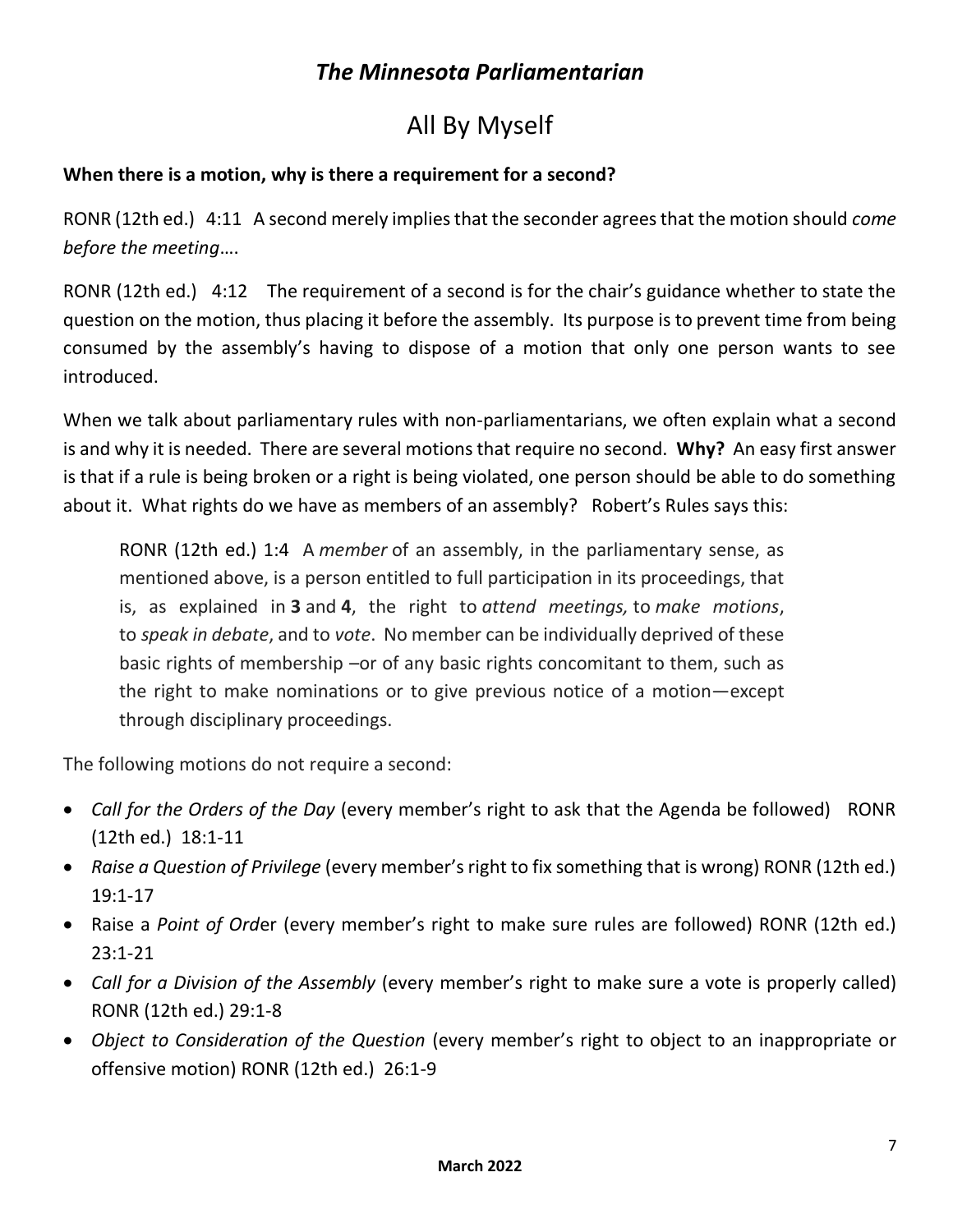- *Request Information* or make a *Parliamentary Inquiry* (every member's right to know what is going on) RONR (12th ed.) 33:1-23
- *Fill a blank*, e.g., during amendment of a motion (every member's right to suggest a choice) RONR (12th ed.) 12:92-113
- *Nominate* a person for an office, committee, etc. (every member's right to run for office) RONR (12th ed.) 46:1-8

You may be able to find a few more motions that you can make all by yourself by perusing the tinted pages in RONR.

Miriam Simmons, PRP

# Thank You, Bev!

A gigantic thank you is due to Beverly Aplikowski for her generosity in permitting MSAP and various groups to use her meeting room at Lakeside Homes in New Brighton - free of charge - for more than 20 years (by my count).

They say that you don't fully appreciate what you have until you lose it. In 2017 Bev sold her business and retired, which meant that MSAP had to search - and often pay - for meeting space elsewhere. We owe Beverly a huge debt of gratitude for use of her facilities for all those years - as well as for serving many terms as an MSAP officer.

As a token of our gratitude, MSAP has donated \$250.00 to the NAP Educational Foundation in Bev's honor.

Notes or cards may be sent to Beverly at her home: 1443 Boussard Court, St. Paul 55112. Her current phone number is 651.478.7934. I'm sure she would love to hear from you!

Pat Reymann, PRP

# Membership Committee

Our association has grown in the last year, which is exciting to see. We hope you'll take advantage of the educational opportunities that we offer through our two local units as well as events hosted by the state association. No matter how long someone has been attending or leading meetings or even acting as a parliamentarian, continued studying keeps us sharp and effective in whatever position we may serve with various organizations.

Don't keep it all to yourself. You likely work or volunteer with others who would benefit from and enjoy learning effective parliamentary procedure. Let's share our knowledge.

David Staehlin, Chairman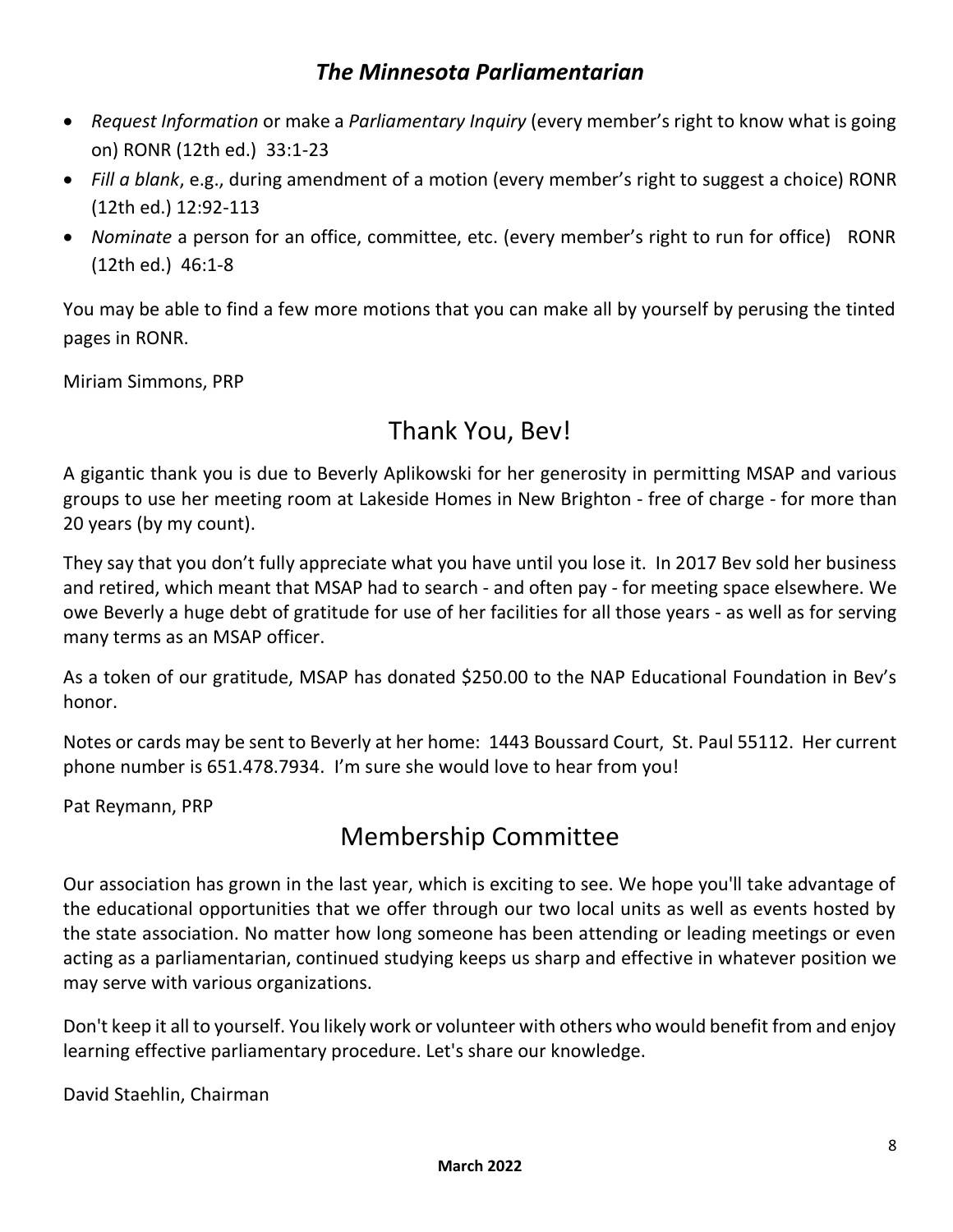**Editor's Note:** "Spoiler Alert!" If you have not already taken the quiz prepared by Jeanette Williams for the October issue, please stop! Both the questions *and the answers* are listed below.

## AN ASSORTMENT OF PARLIAMENTARY QUESTIONS

1. A member proposes a main motion in writing. It is seconded. No subsidiary motions are offered. When asking for discussion, the presiding officer paraphrases the motion through the lengthy debate. The vote is finally taken. How is the motion recorded in the minutes?

Answer: "*. . . the exact wording the chair uses in putting the question is definitive, and the wording*  in the minutes must be the same." RONR (12<sup>th</sup> ed.) 4:34

2. Prepare a tellers' report. Demonstrate how illegal ballots are listed in a tellers' report and describe how they affect the result.

#### Answer:

- *i. See sample tellers' report.* RONR (12<sup>th</sup> ed.) 45:37
- *ii. Note that illegal ballots are counted in determining the total number of votes cast. In this example, the illegal votes did not affect the result*
- iii. However, if the number of votes cast does not include the number of illegal ballots, there could *be a different result in certain situations. For example, if the number of legal votes is 50, a majority vote is 26. If there are also 10 illegal votes and they are counted in the number of votes cast, the total number of votes (legal and illegal) is 60 and a majority is 31. Therefore, if a candidate receives 26 votes, s/he would be elected if only legal votes were counted in determining the results. That same candidate would not be elected if both legal and illegal votes were counted in determining the results.*
- 3. Define session and meeting, and how they relate to each other.

#### Answer:

- i. "*A meeting of an assembly is a single official gathering of its members in one room or area to transact business for a length of time during which the members do not separate ...*" RONR  $(12^{th}$  ed.) 8:2(1)
- ii. *"A session of an assembly ... is a meeting or series of connected meetings ...* " RONR (12<sup>th</sup> ed.) 8:2(2)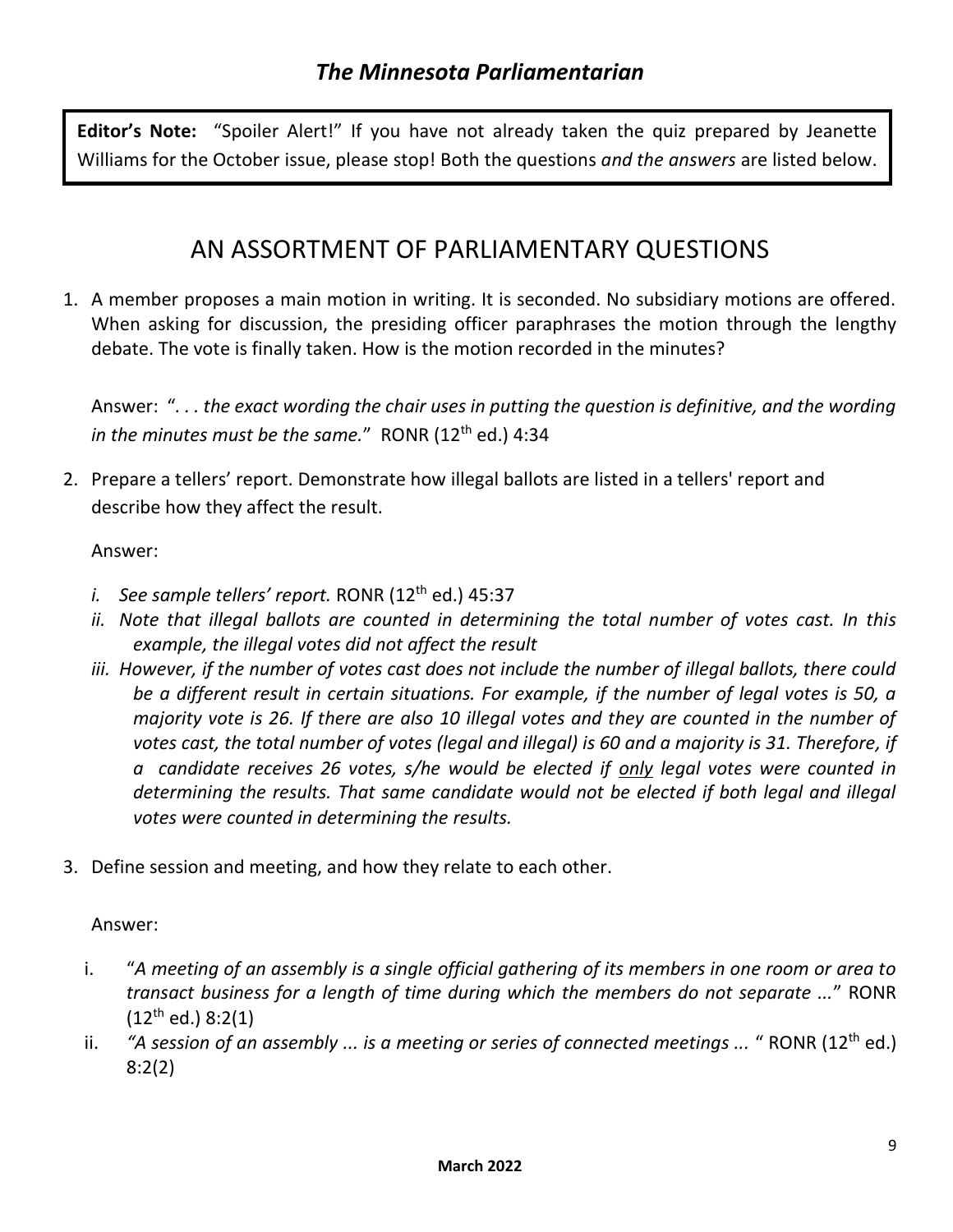4. List debate rules.

Answer: *Debate rules are covered in* RONR (12th ed.) 43:8; 43:12; 43:20-28

5. What is the correct term to use when a meeting adjourns but will be completed at a later time?

Answer: " *... an adjourned meeting - that is, another meeting that will be a continuation of the session* ..." RONR (12th ed.) 22:9

6. Is the organization president automatically a member of all committees by virtue of his/her office?

Answer: *No. The president is a member of committees only if authorized in the bylaws*. RONR (12th ed.) 47:20; 50:16; 56:47

7. What is the purpose of a second?

Answer: "*A second implies that the member agrees that the motion should come before the*  assembly." RONR (12<sup>th</sup> ed.) 4:11

8. Should the quorum requirement in the bylaws be a percentage of all members?

Answer: *"It may lead to confusion if the bylaws specify that a quorum shall be a percentage of the membership.*" RONR (12<sup>th</sup> ed.) 40:3

9. What does "intrinsically irrelevant" mean?

Answer: *The term "intrinsically irrelevant" is used in reference to taking the negative vote on a motion. If a motion requires a specific number or a percentage of members voting in the affirmative to approve, the negative vote is not taken.* RONR (12<sup>th</sup> ed.) 4:35

10. What are the two types of inquiries? Note the typo: The correct question is: What are the five types of inquiries and requests?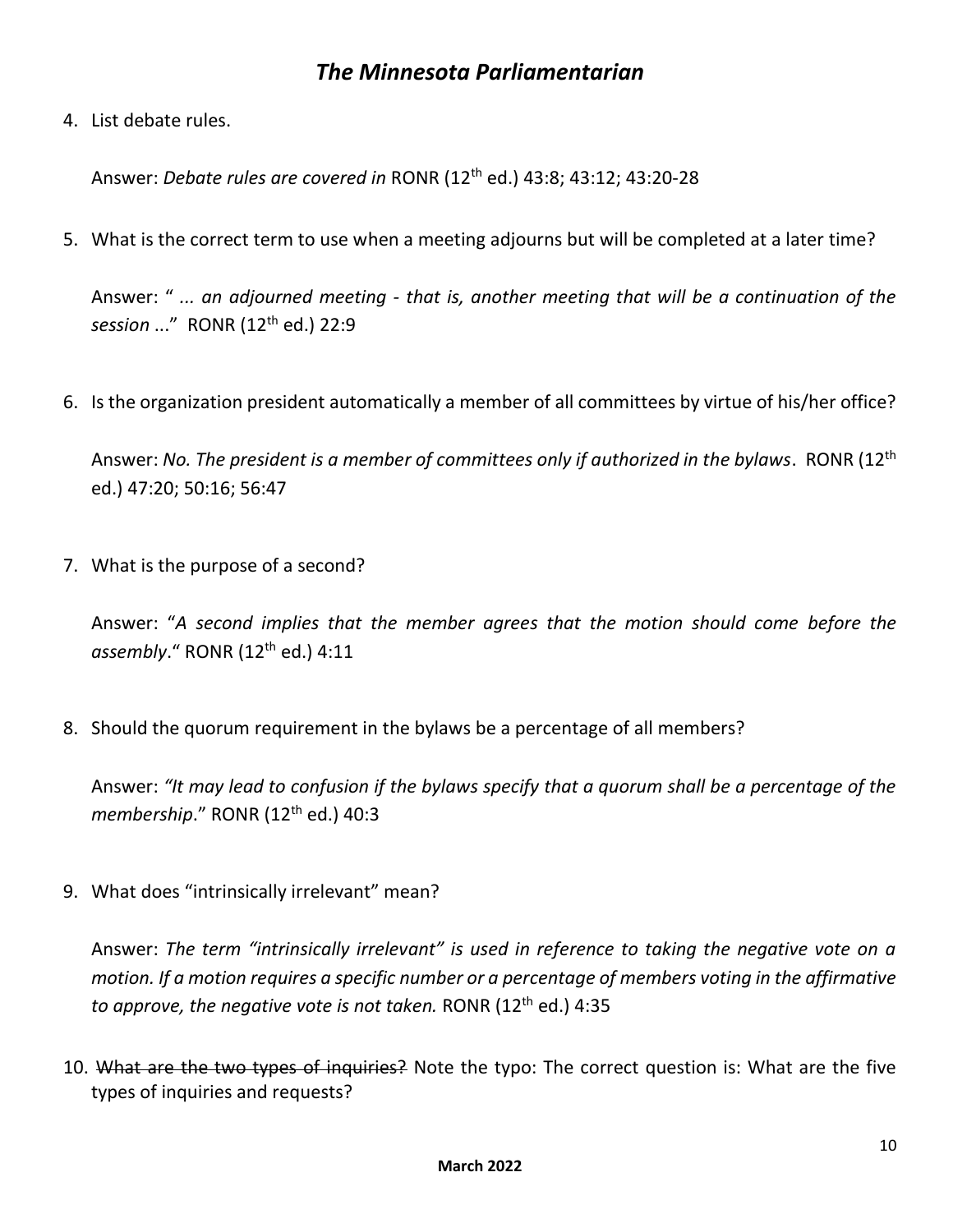Answer: *Refer to* RONR (12th ed.) 33:1; 33:3; 33:6; 33:11; 33:20; 33:22

11. Who assumes the duties of the president if the president is absent at a meeting? What rights and responsibilities does that person have?

Answer: *The vice president normally presides in the absence of the president.* RONR (12<sup>th</sup> ed.) 47:11(1). *If the bylaws provide that the president shall appoint all committees, this power does not transfer to a vice president occupying the chair, even when the president is absent.* RONR (12<sup>th</sup> ed.) 47:26

12. Can a motion which has been withdrawn at a meeting be made again later in the same meeting?

Answer: *"A motion that has been withdrawn can be renewed whenever it would originally have been in order*." RONR (12th ed.) 38:2

13. What motion, it adopted, disposes of a main motion without further debate and without a direct vote on the main motion?

Answer: Postpone indefinitely. RONR (12<sup>th</sup> ed.) 11:1

14. In a convention, how may action be delayed until the next convention?

Answer: *The motion "to commit" to a specific committee with instructions to report at the next convention is the only way to postpone action until the next convention.* RONR (12th ed.) 13:1 *The motion "postpone definitely" cannot be used unless the next convention will be within a quarterly time interval.* RONR (12<sup>th</sup> ed.) 14:1; 14:6

15. Can one member demand that an inconclusive vote be re-taken as a counted vote?

Answer: *No. Only the chair or assembly may order that an inconclusive vote be counted.* RONR (12th ed.) 4:53

© 2021, 2022 Jeanette N. Williams, PRP, CP-T. All rights reserved.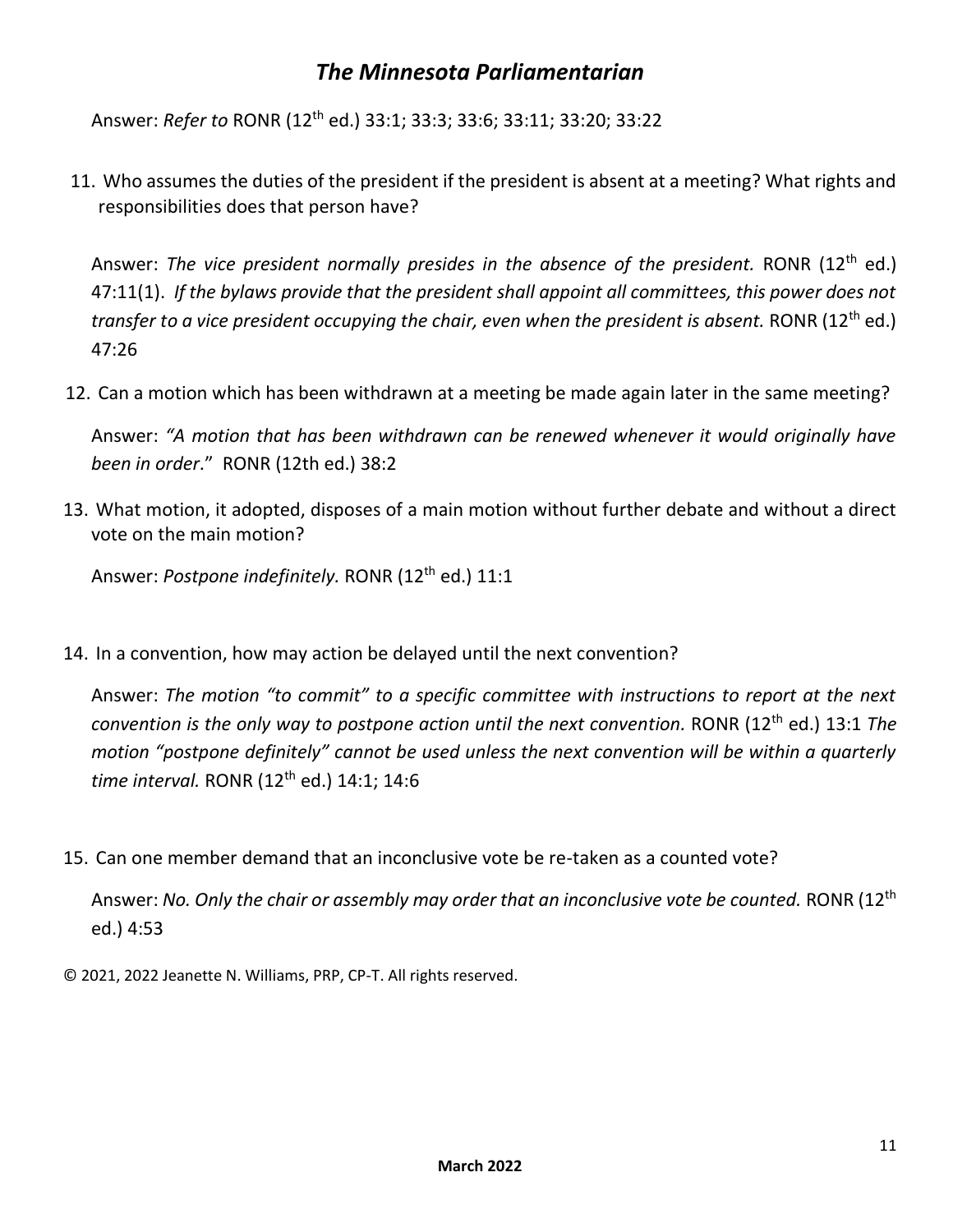**Editor's Note:** Because of the MSAP fiscal year and in order to operate, the board of directors gave initial approval of the 2022 proposed budget below in October 2021. The proposed budget will be reviewed and approved during the Annual Convention in April.

| <b>MSAP BUDGETS</b>                                    | <b>Dec 2020 - Nov</b><br>2021 | <b>Dec 2021 - Nov</b><br>2022 |
|--------------------------------------------------------|-------------------------------|-------------------------------|
| Fiscal Year is                                         | <b>Adopted Budget</b>         | <b>Proposed Budget</b>        |
|                                                        |                               |                               |
| <b>REVENUES</b>                                        |                               |                               |
| 1.DUES                                                 | \$700.00                      | \$700.00                      |
| 2. SEMINAR REGISTRATIONS<br>3.CONVENTION               | \$150.00                      | \$150.00                      |
| <b>REGISTRATIONS</b><br><b>4. EDUCATIONAL MATERIAL</b> | \$700.00                      | \$700.00                      |
| <b>SALES</b>                                           | \$250.00                      | \$250.00                      |
| <b>5.MISC PROJECTS</b>                                 | \$0.00                        | \$0.00                        |
| 6.DONATIONS                                            | \$25.00                       | \$25.00                       |
| <b>TOTALS</b>                                          | \$1,825.00                    | \$1,825.00                    |
| <b>EXPENDITURES</b><br>7. SEMINARS                     | \$250.00                      | \$250.00                      |
| 8. CONVENTION                                          | \$900.00                      | \$900.00                      |
| 9. NAP REPRESENTATIVE<br><b>10.NAP CONVENTION</b>      | \$400.00                      | \$400.00                      |
| <b>DELEGATES</b>                                       | \$1,100.00                    | \$200.00                      |
| 11.OFFICERS EXPENSES                                   | \$50.00                       | \$50.00                       |
| 12.NEWSLETTER EXPENSE                                  | \$50.00                       | \$50.00                       |
| 13.STATIONERY/SUPPLIES                                 | \$0.00                        | \$0.00                        |
| 14. DISTRICT 5 CONFERENCE                              | \$0.00                        | \$0.00                        |
| 15. PARLI TEAMS SECONDARY                              | \$250.00                      | \$250.00                      |
| 17.HISTORIAN                                           | \$200.00<br>\$15.00           | \$200.00<br>\$15.00           |
| 18.MISC GIFTS                                          | \$35.00                       | \$35.00                       |
| <b>19.SPECIAL PROJECTS</b>                             |                               |                               |
| (meetup)                                               | \$0.00                        | \$0.00                        |
| <b>20.WEB</b>                                          | \$200.00                      | \$200.00                      |
| <b>BANK CHARGES</b>                                    | \$0.00                        | \$0.00                        |
| <b>TOTALS</b>                                          | \$3,450.00                    | \$2,550.00                    |
|                                                        |                               |                               |
| Profit / Loss                                          | \$1,625.00)                   | $$(-725.00)$                  |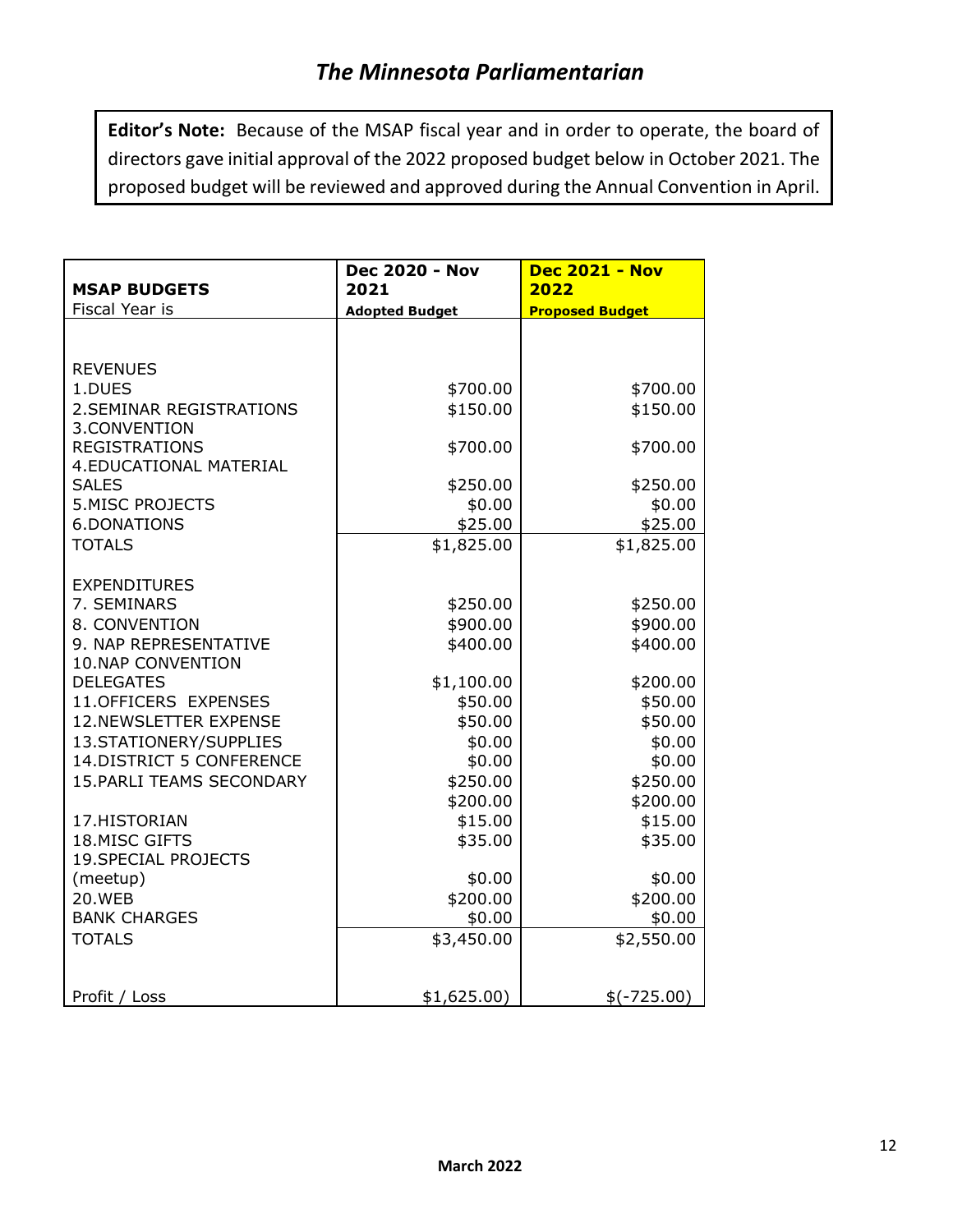# Judging and Education of Youth

MSAP has been contacted to provide judges for the BPA (Business Professionals of America) regional parli pro team judging on Friday, January 28. Due to Covid, no judges were available for in-person judging, therefore it was done virtually using Google Meet. Robert Vokes and Darleen Harens, PRP, were be the judges for this competition.

MSAP has also been contacted to provide judges for the BPA state parli pro teams judging to be done on Friday, March 11, at the Hyatt Regency Hotel, Minneapolis. Four individuals have registered to be potential judges (three to judge and one substitute if needed),

Thank you for all who have indicated an interest in this very worthwhile opportunity to assist our future leaders to be better leaders.

Darleen Harens, PRP Chairman



Michael Orr, RP, Chairman Web Site Committee

# Web Site Report

**Minnesota State Association of Parliamentarians web site**  continues to "get the word out."

Numerous new inquiries for unit membership, professional service inquiries, and general inquiries have happened lately.

#### **Congratulations!**

Help us to maintain and create our website as the most vibrant, active, useful, and attractive tool and marketing endeavor for the association and your unit. If you have specific comments or feedback, your idea could be implemented!

**Visit the website at:**

**www.friendsofrobert.org**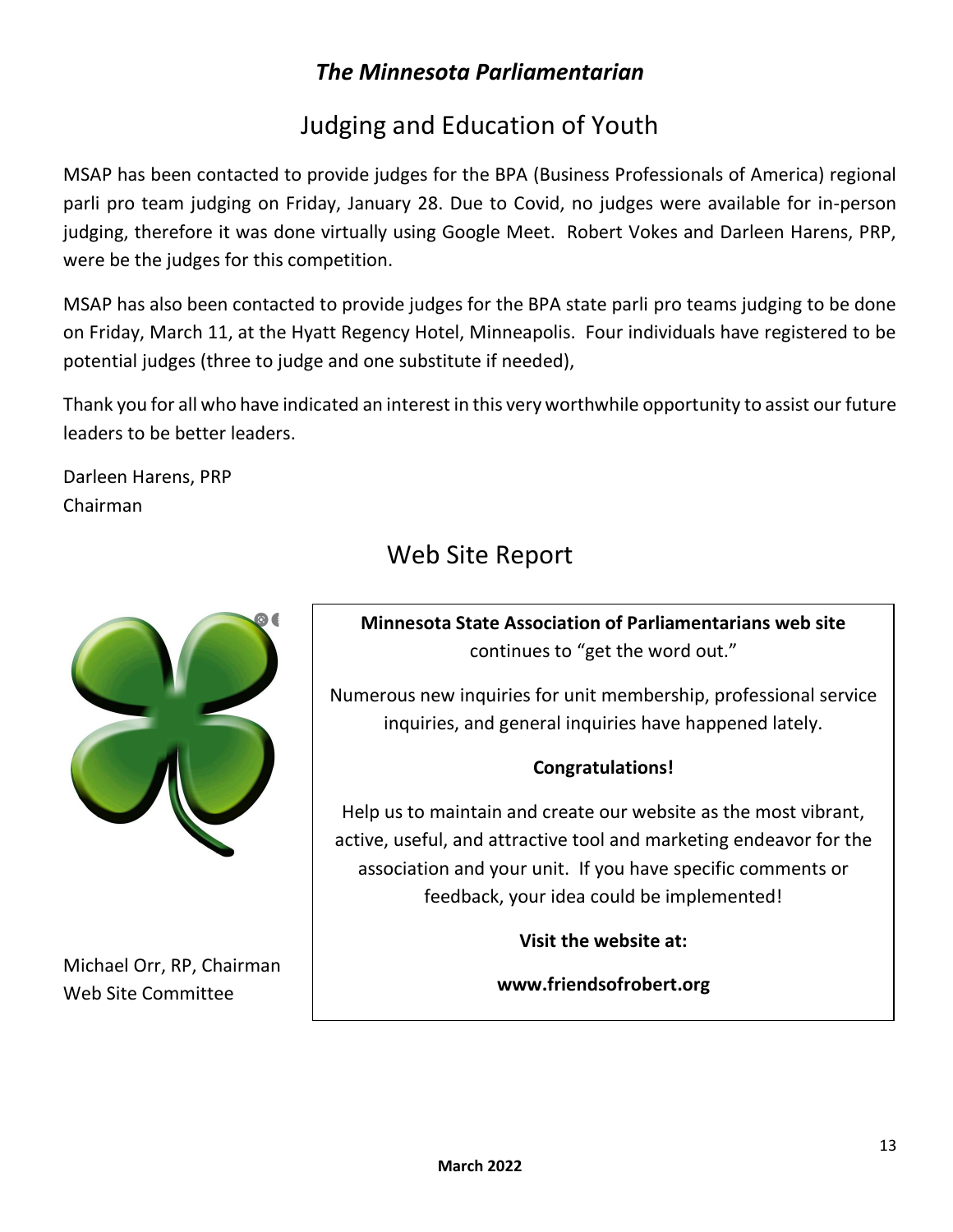# Northern Lights Parliamentarians

The Northern Lights Parliamentary Study Group continues to meet on the second Tuesday at 6:30 P.M. CST except in December using a Virtual (Zoom) format. We are presenting educational topics such as General vs Special Orders this month and Appeal and Point of Order next month. Visitors are always welcome. For an invitation to our meeting (and helpful materials), please contact President Skimland at [skimlandr@gmail.com.](mailto:skimlandr@gmail.com)

Richard N Skimland President

# SPU Update

It is with great sadness that we learned of the death of longtime St. Paul Unit (SPU) and MSAP member Nancy Grosskrueger. Nancy passed away in December of 2021. Our thoughts are with her friends and family.

The SPU continues to meet electronically on the third Monday of the month. Such arrangements allow for members who live farther away to attend and it allows for special guests. Last October, David Whitaker, PRP (from North Carolina) joined our meeting to share the "behind the scenes" technical workings of the NAP Convention. David is a technical consultant to the NAP President.

Four SPU members attended the Dahms-Bierbaum Workshop held in Kansas in November. They provided a review of the workshop to SPU members as an educational session. In December, officers were elected as follows: Lucy Johnson, PRP, president; Gloria de Meierles, vice-president; Alice Chapman, secretary; and Ginny Altman, PRP, treasurer. Carolyn Loeffler and Carrie Roach, both new NAP members, have joined the SPU as members.

The SPU Executive Committee met to discuss the future of in-person meetings. While in-person meetings are on hold for now, when they do resume, we will make available a way to attend by Zoom. If you are interested in attending a SPU meeting, please contact me for the link.

Lucy Johnson, PRP President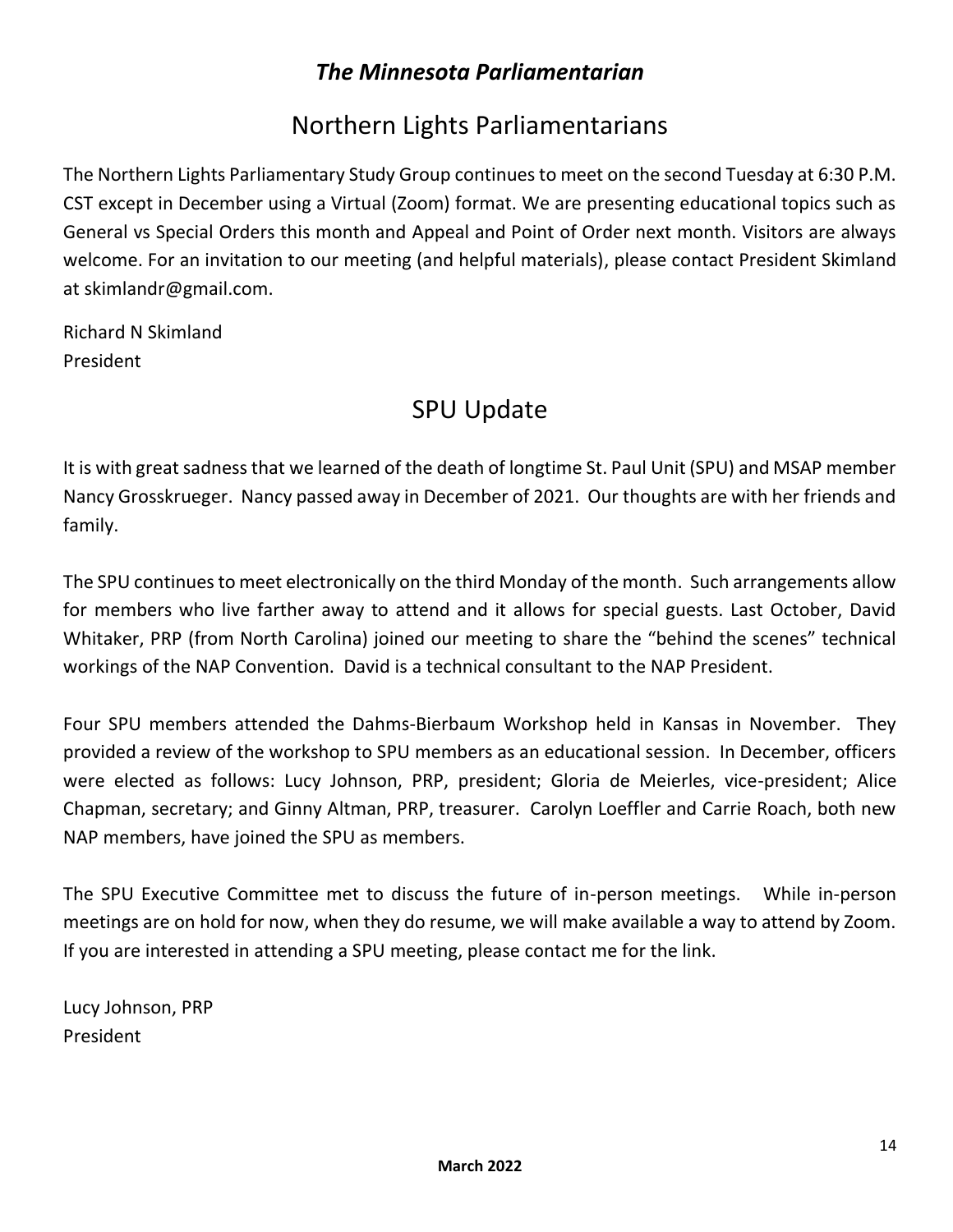## **CONTACT INFORMATION**

President **Parliamentarian** Membership Committee Miriam Simmons Jeanette Williams Dave Staehlin 651-212-0775 507-289-2792 651-261-5802 [simmonstothepoint@gmail.com](mailto:simmonstothepoint@gmail.com) jn-williams@prodigy.net david@staehlin.us

Secretary **Budget & Finance** Public Relations Robert Vokes Josh Martin Judy Twisk 952-237-4371 763-688-3191 612- 819-8064 hisfootness@comcast.net in igmartin7872@gmail.com [judytwisk@aol.com](mailto:judytwisk@aol.com)

Josh Martin Gloria de Meireles 763-688-3191 651-483-2551 jcmartin7872@gmail.com [franglo8@msn.com](mailto:franglo8@msn.com)

Immediate Past President Convention Committee Web Site Committee Robert Vokes Dave Staehlin Michael Orr 952-237-4371 651-261-5802 763-576-9743

Dave Staehlin Darleen Harens Darleen Harens 651-261-5802 952-435-6910 952-435-6910 [david@staehlin.us](mailto:david@staehlin.us) [daharens@gmail.com](mailto:daharens@gmail.com) [daharens@gmail.com](mailto:daharens@gmail.com)

hisfootness@comcast.net [david@staehlin.us](mailto:david@staehlin.us) orrx0012@umn.edu

Historian Judging & Youth Educ. St. Paul Unit Patricia Reymann **Darleen Harens** Darleen Harens Lucy Johnson, President 651-454-4702 952-435-6910 651 224 7102 patreymann@comcast.net [daharens@gmail.com](mailto:daharens@gmail.com) [lucyhjohnson@msn.com](mailto:lucyhjohnson@msn.com)

Editor **Editor** Education Committee Northern Lights Parliamentarians

952-237-4371 651 224 7102 763-703-3776 hisfootness@comcast.net [lucyhjohnson@msn.com](mailto:lucyhjohnson@msn.com) skimland4@gmail.com

Vice President **Audit Committee** Nominating Committee

Treasurer Treasurer **Subseter Seminars Committee** Seminars Committee

Robert Vokes **Robert Vokes** Lucy Johnson **Richard Skimland, President**